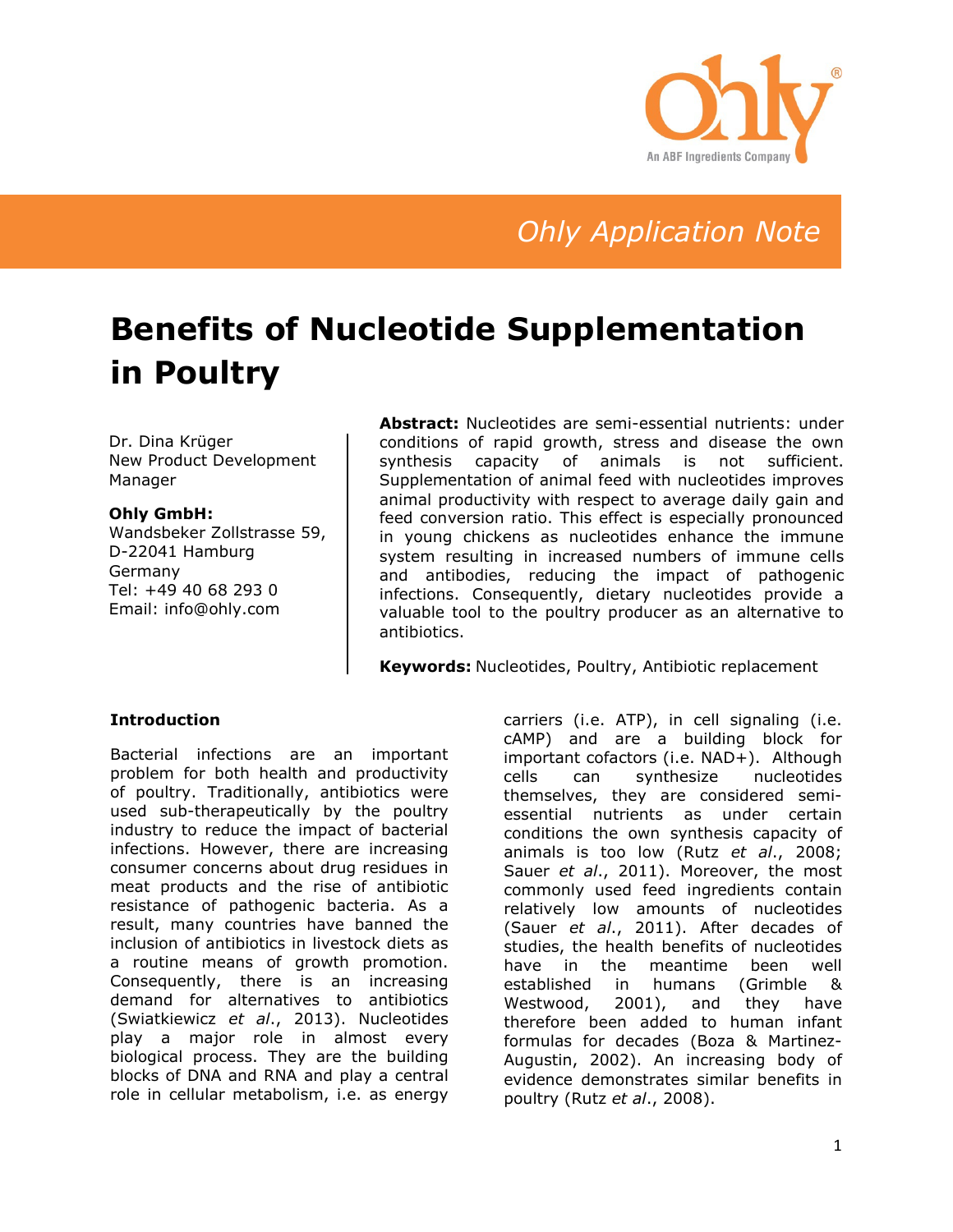#### **Immune modulation: stronger and faster response against pathogens**

Maintaining a good immune status helps the animal to protect itself against pathogens. Nucleotides have been shown to enhance the immune system after dietary supplementation (Boza & Martinez-Augustin, 2002). Also in poultry, dietary supplementation with nucleotides has been shown to improve the immune system of broilers by increasing the production of leukocytes and macrophages (Dil & Qureshi, 2002). Under stress conditions, bird mortality was reduced by approximately 30% upon nucleotide feeding (Rutz *et al*., 2008). Frankic *et al*. (2006) showed that feeding nucleotides to mycotoxin-challenged chickens repaired DNA damage in immune cells, that are highly sensitive to mycotoxin action.

#### **Increasing rate of antibody formation after vaccination**

Poultry vaccines are an important component of poultry disease prevention and control. Dietary yeast nucleotides triggered a faster and stronger antibody response to routine vaccines in chickens. Chickens fed nucleotides reached the level of effective protection 1 week before the control group (Wu *et al*., 2018).

### **Enhancing growth, development and integrity of the Gut**

Young chickens have an immature digestive system. The involvement of dietary nucleotides in intestinal growth and maturation of poultry has been well documented (Rutz *et al*., 2008). Wu *et al*. (2018) demonstrated that nucleotides supplementation resulted in a healthier gut flora, as demonstrated by higher concentrations of lactic acid bacteria and a more diverse intestinal microbiota. Moreover, chickens fed nucleotides had a healthier gut indicated by increased villus height and villus height to crypt depth intestinal villi (Jung & Batal, 2012; Wu *et al*., 2108).

## **Boosting animal performance**

Supplementation of diets with nucleotides has been demonstrated to improve growth performance in poultry. The availability of nucleotides might be rate-limiting in rapidly dividing tissues, like in young chickens. Exogenous added nucleotides do not only overcome this bottleneck, but also reduce the energy requirement of the animal, as *de novo* synthesis of nucleotides is an energy demanding process. Yeast nucleotides added to bird feed lead to higher body weight, higher daily body weight gains, and better feed conversion ratios (Esteve-Garcia *et al*., 2007; Jung & Batal, 2012; Wang *et al*., 2009). Improvements in weight gain were especially noticed when nucleotides were fed the first 3 weeks of life, indicating optimal early development of the birds will support performance later on (Esteve-Garcia *et al*., 2007; Rutz *et al*., 2008). Jung & Batal (2012) also showed that nucleotides had an added beneficial effect on animal growth when birds were exposed to stress conditions such as high stocking density or dirty litters. Additionally, nucleotide supplementation improved egg production, egg fertility and egg hatchability (Bonato *et al*., 2014). Overall, the number of live chickens was 6% higher in the group fed nucleotides (Bonato *et al*., 2014). Birds that were fed nucleotides had a larger body weight and consequently a higher carcass yield including drumstick, thigh, wing and breast weights (Rutz *et al*., 2008).

### **Improved meat quality**

When chicken were fed nucleotides, their meat was tenderer and redder in color which is more appealing to the consumer (Chiofalo *et al*., 2011; Zhang *et al*., 2008). Moreover, the meat had improved nutritional characteristics as it contained more iron, more lipids with higher unsaturation degrees which have beneficial health effects in humans (Chiofalo *et al*., 2006; Chiofalo *et al*., 2011).